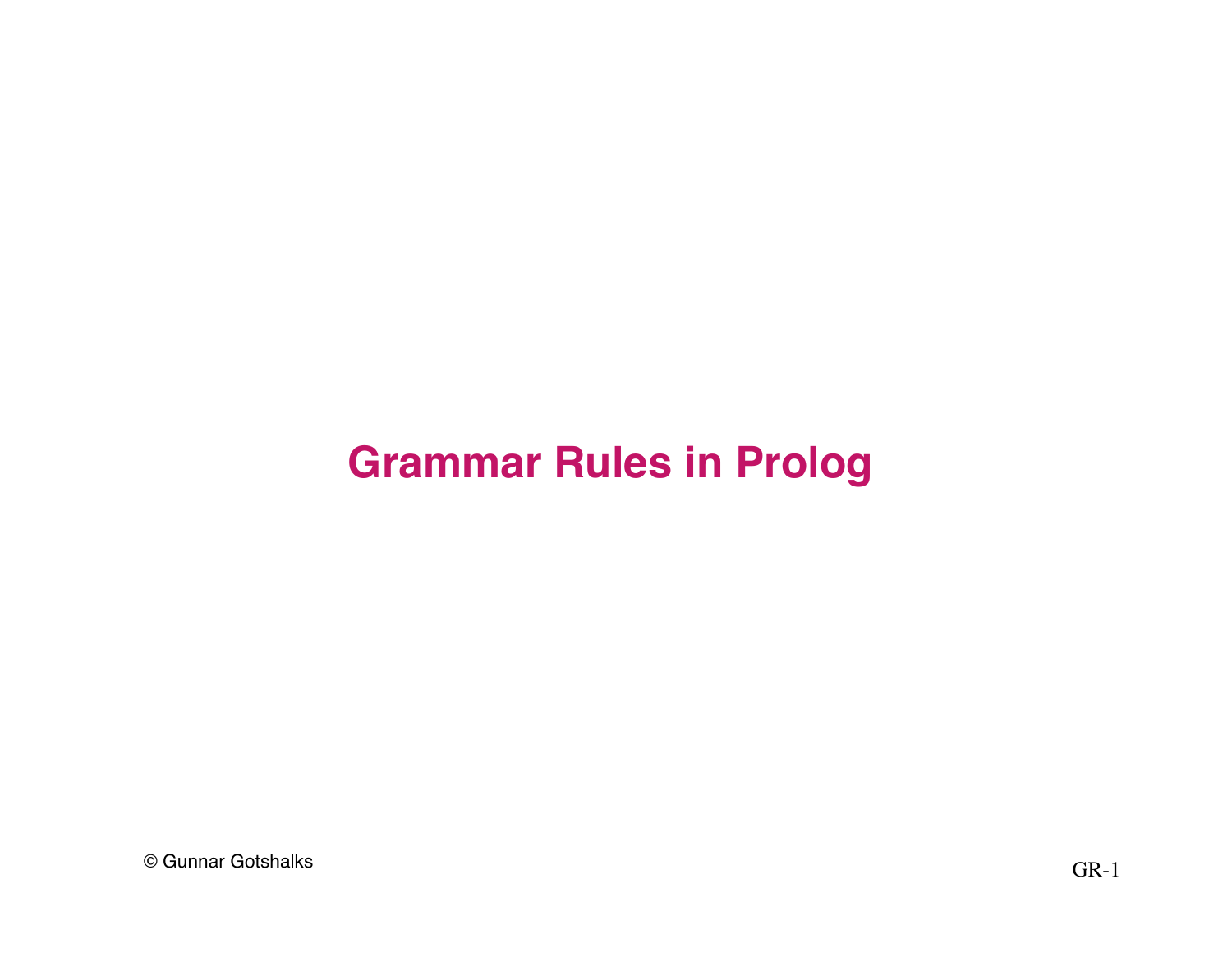# **Backus-Naur Form (BNF)**

- $\Diamond$  BNF is a common grammar used to define programming languages
	- » **Developed in the late 1950's**
- $\Diamond$  Because grammars are used to describe a language they are said to produce **sentences**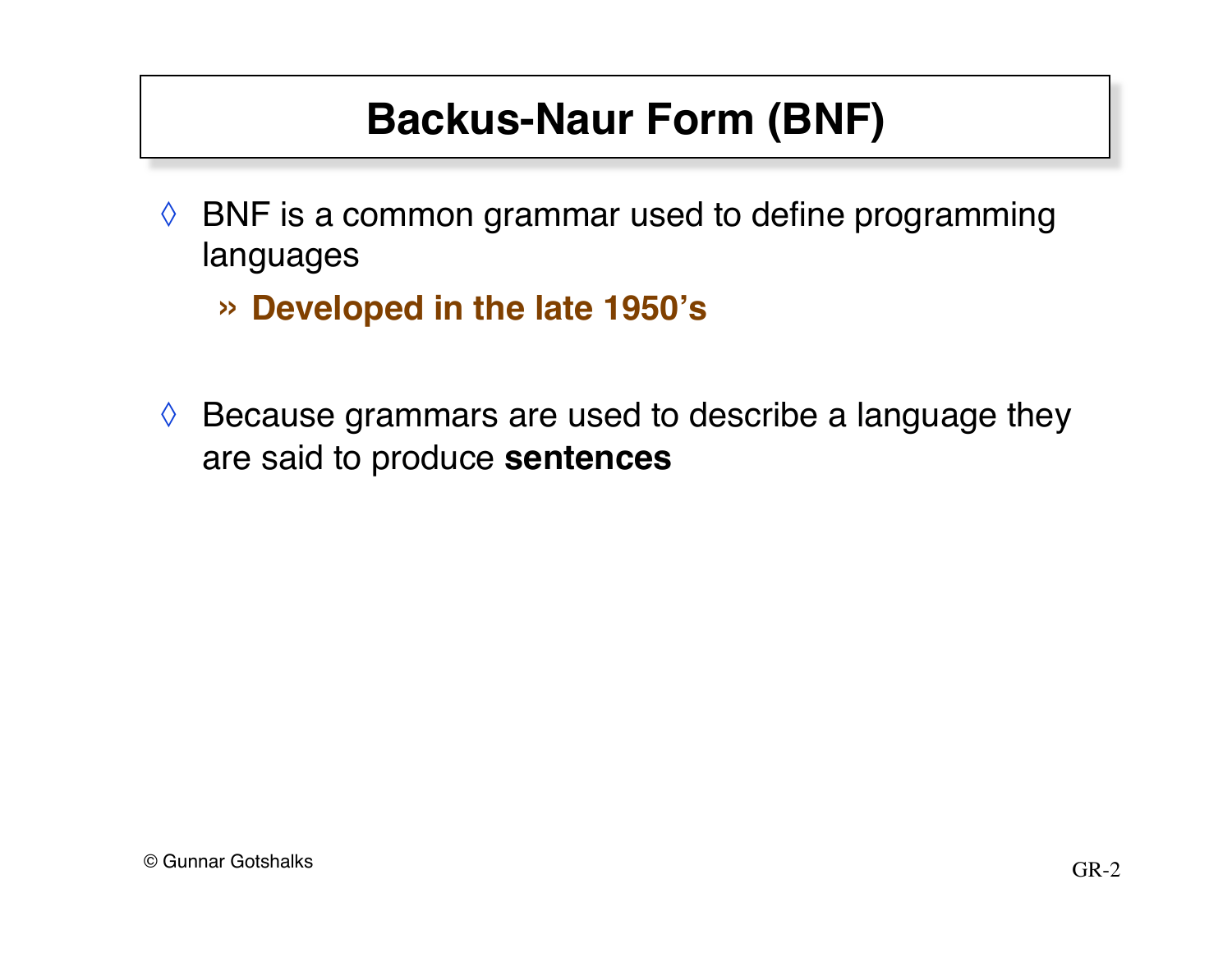# **Grammars and Design**

- $\Diamond$  Grammars can be used to describe the structure of objects and computations.
	- » **Can be used to describe the structure of input** > **Parse**
	- » **Can be used to generate output**
		- > **Compute**
	- » **Can be used to describe the structure of algorithms**
		- > **Design**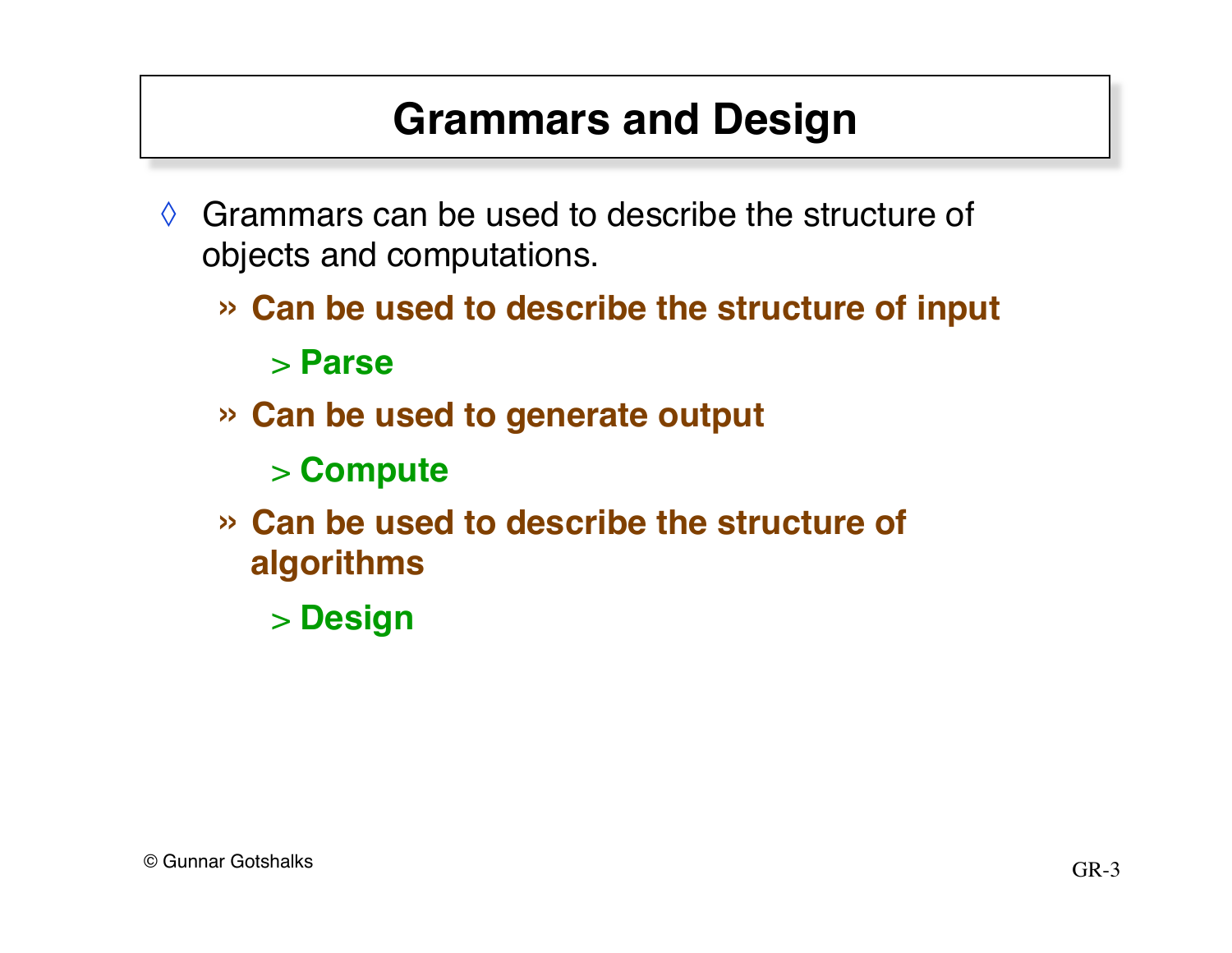#### **Grammar Definition**

- ◊ A grammar, **G**, is a 4-tuple **G = <T, N, S, P>,** where
	- » **T a set of terminal symbols**
		- > **They represent themselves**
			- **A, begin, 123**
	- » **N a set of non-terminal symbols** > **They are enclosed between** ' **<** ' **and** ' **>**' – **<program> <while> <letter> <digit>**
	- $\triangleright$  **S**  $\in$  **N** the starting symbol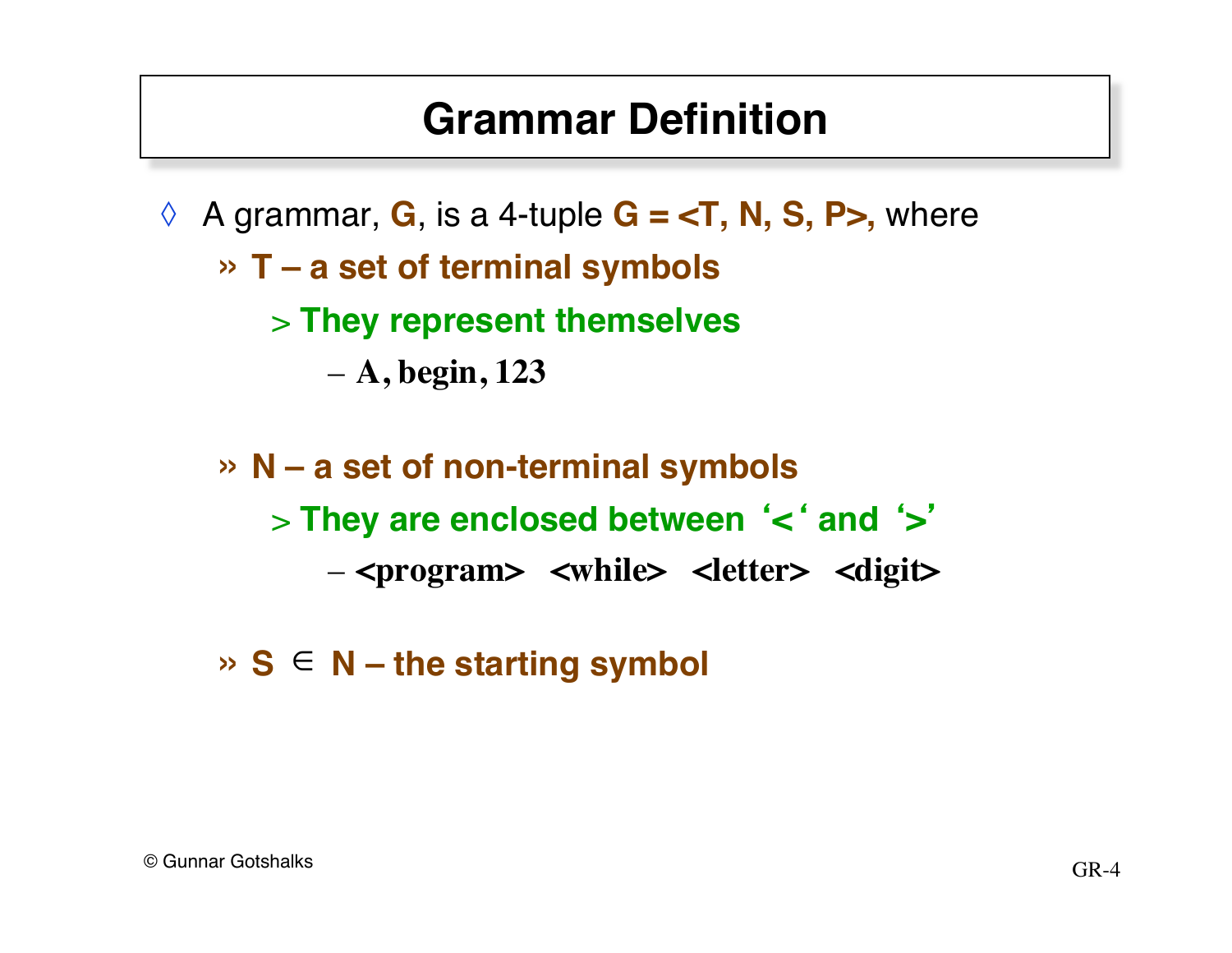# **Grammar Definition – 2**

» **P – is a finite set of production or rewrite rules of the form** 

$$
\alpha:=\beta
$$

 $> \alpha$  and  $\beta$  are sequences, strings, of terminal and **non-terminal symbols**

 $>$  |  $\alpha$  |  $\geq$  1

 $>$   $\alpha$  contains at least one non-terminal symbol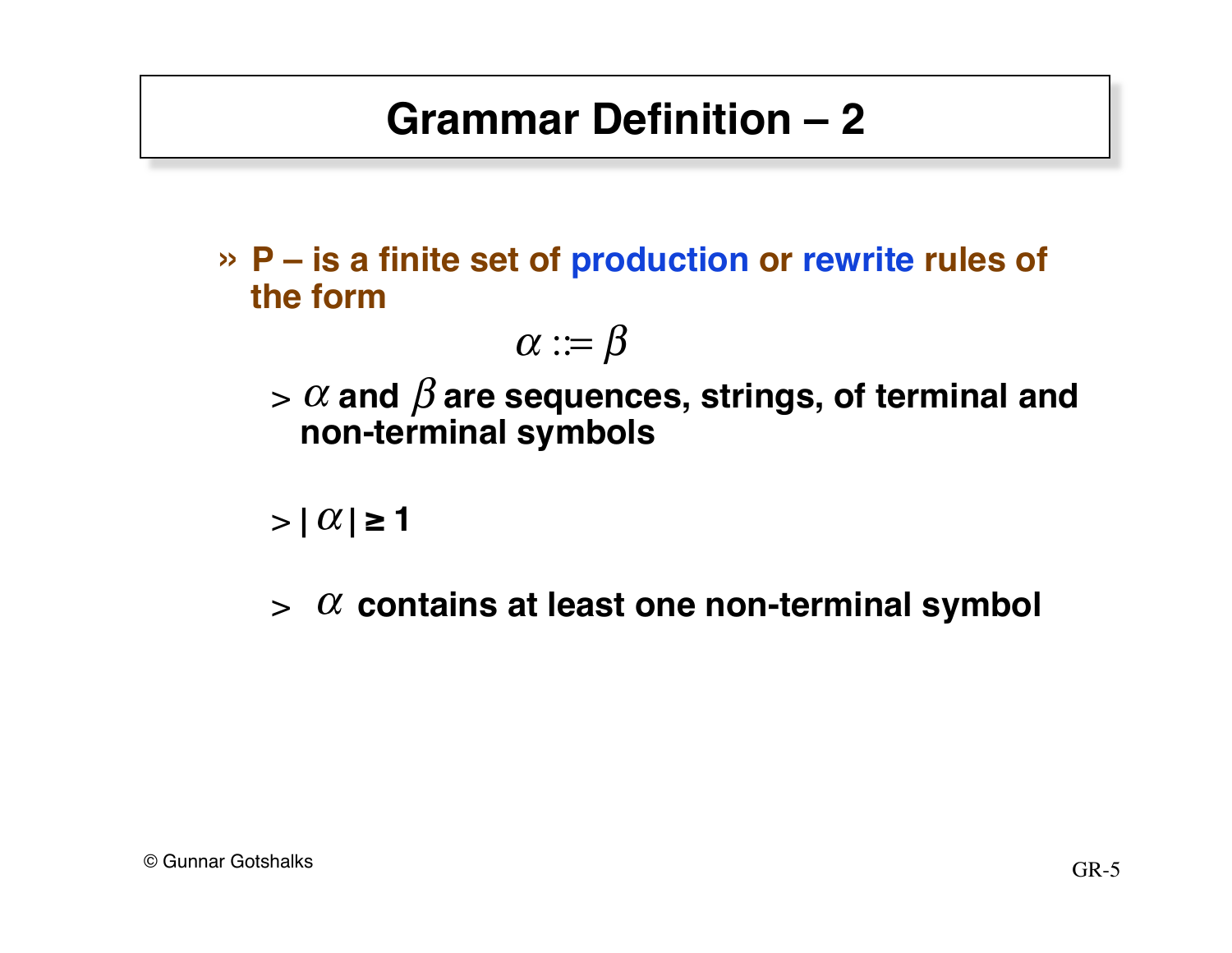# **Types of Grammars**

- $\Diamond$  Type 0 Unrestricted or General grammars
	- » **Correspond to Turing machines**
	- » **Can compute anything**
- $\Diamond$  Type 1 Context sensitive grammars » **In general not used, as they are too complex**
- $\Diamond$  Type 2 Context free grammars
	- » **Often used to describe the structure of programming languages**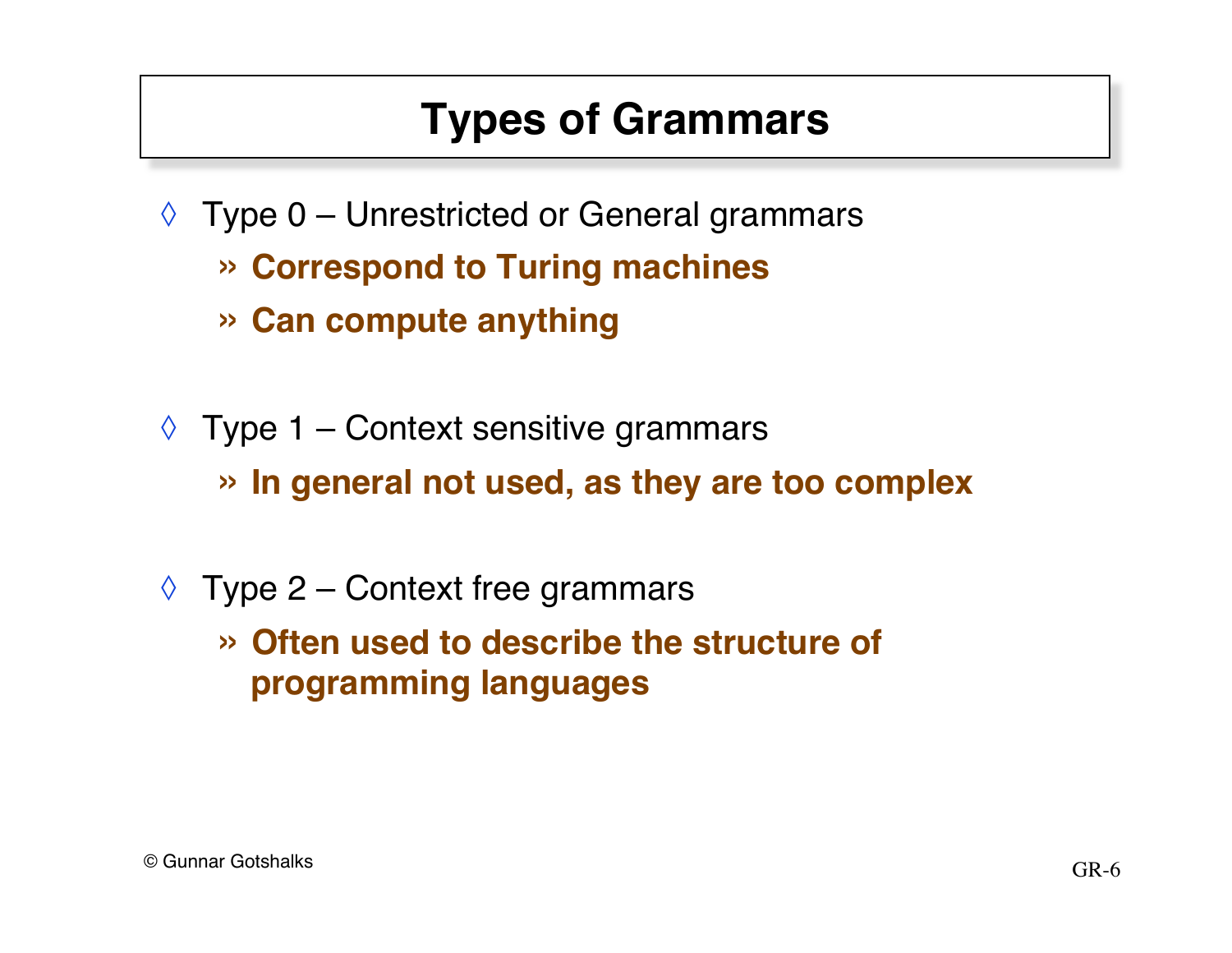# **Types of Grammars – 2**

- $\Diamond$  Type 3 Regular grammars
	- » **Correspond**
		- > **Regular expressions**
		- > **Finite state machines**
	- » **Most business problems can be described with regular grammars**
		- > **Although context free grammars are used, due to their ease of use**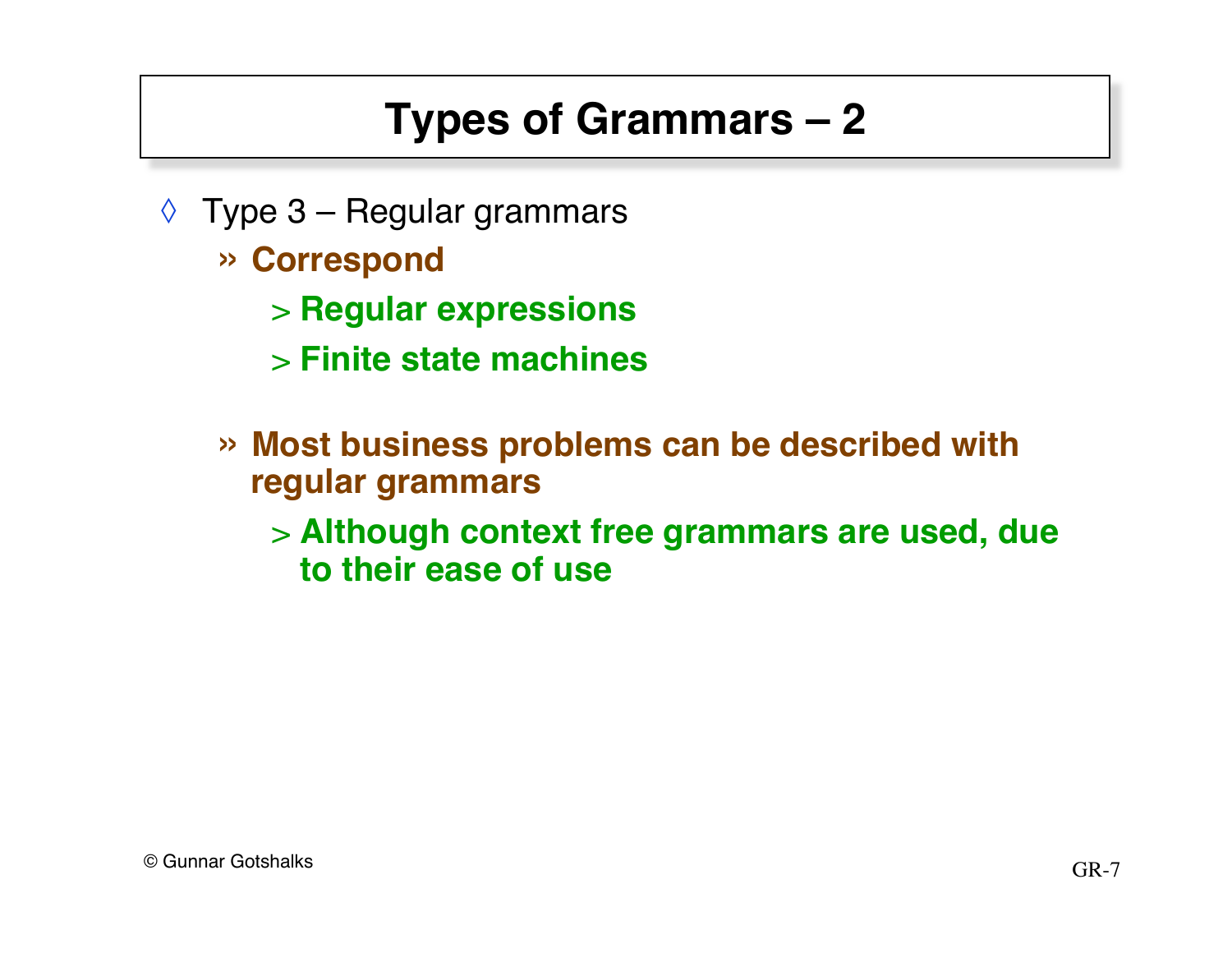### **Unrestricted Grammar**

- $\Diamond$  No restrictions on the definition
	- » In particular permits  $|\beta| < |\alpha|$ 
		- > **Permits erasure of terminal symbols**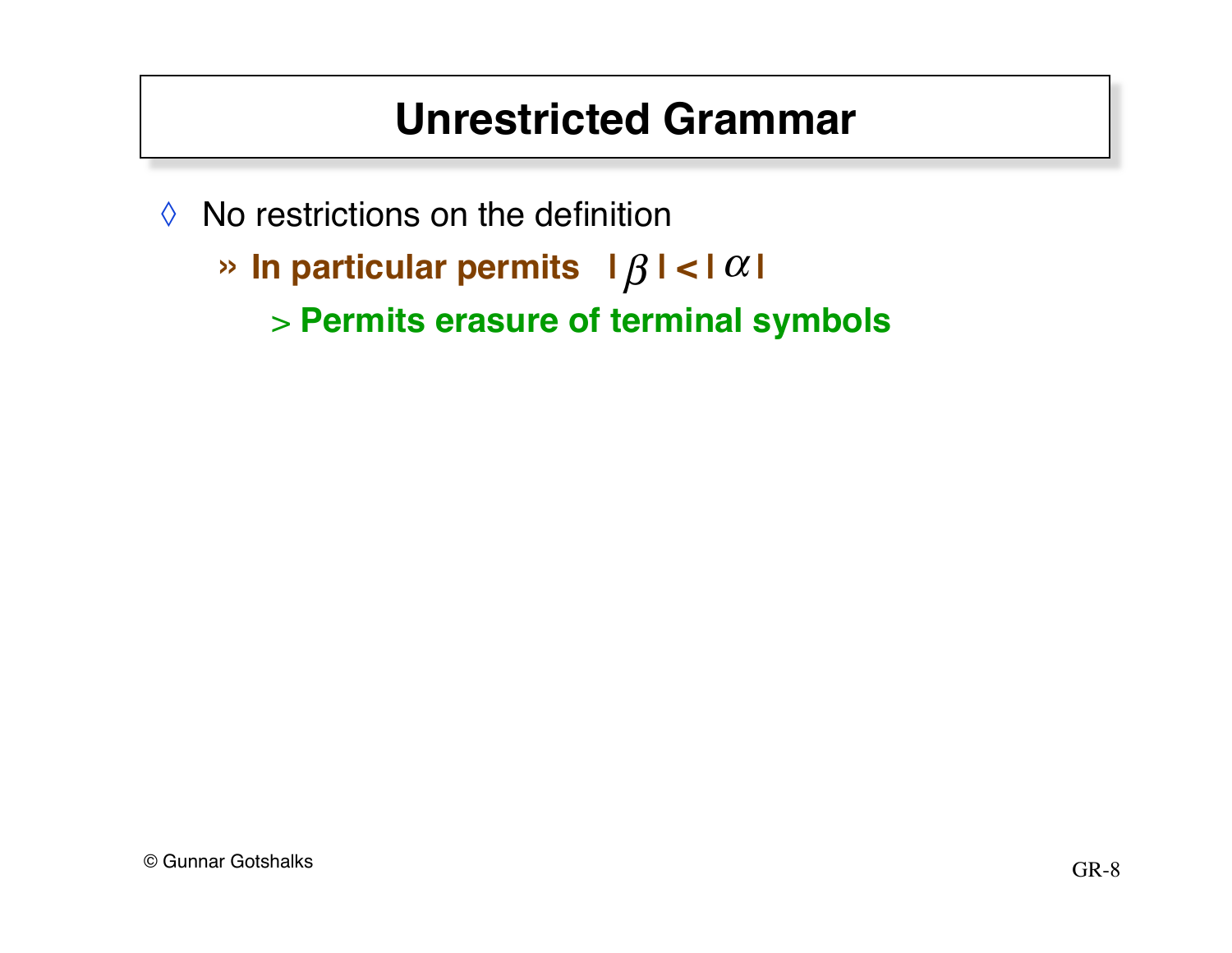#### **Context Sensitive Grammar**

- $\Diamond$  Restrict productions such that there is no erasure
	- $\rightarrow$   $|\beta| \ge |\alpha|$ 
		- > **One exception is that the starting symbol may**  be in the production  $\leq$ Start $\geq$  ::=  $\varepsilon$  to be able to **produce the empty sentence**
- ◊ The following defines the language

 $A^n B^n C^n$  for  $n \ge 1$ 

\n- (1) 
$$
\langle
$$
S > ::=  $\langle$ A >  $\langle$ B > C
\n- (2)  $\langle$ S > ::=  $\langle$ A >  $\langle$ B >  $\langle$ S > C
\n- (3)  $\langle$ B >  $\langle$ A > ::=  $\langle$ A >  $\langle$ B >  $\langle$ B >  $\langle$ B > C ::= B C
\n- (4)  $\langle$ B > C ::= B C
\n- (5)  $\langle$ B > B ::= B B
\n- (6)  $\langle$ A > B ::= A B
\n- (7)  $\langle$ A > A ::= A A
\n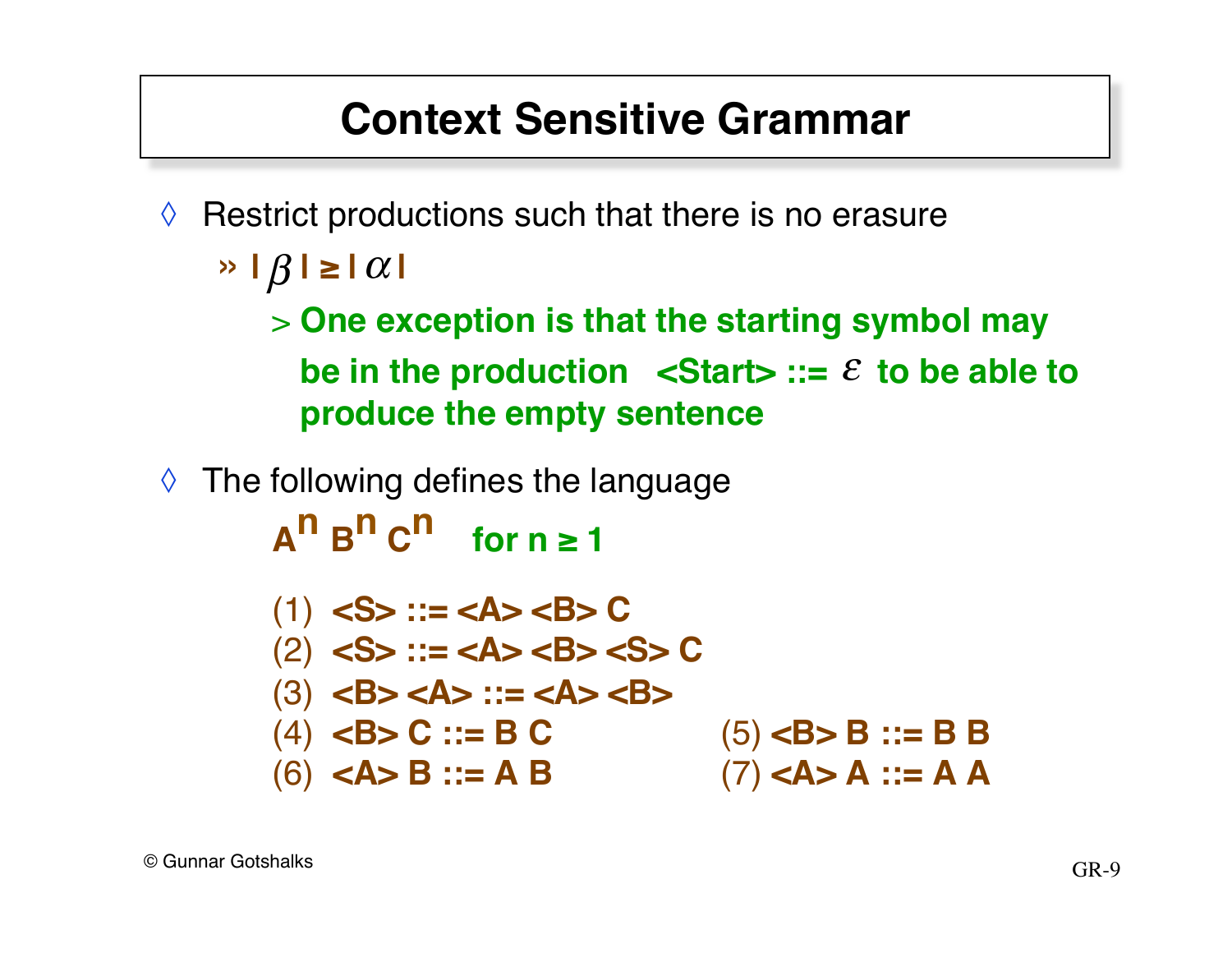#### **Context Free Grammar**

 $\Diamond$  Restrict  $\alpha$  to be a single non-terminal

 $\rightarrow$   $|\alpha|$  = 1

#### > **This permits non-terminals to be removed**

- **Note there is no erasure as terminals cannot be removed**
- $\Diamond$  The following defines the language

 $A^h$  B<sup>n</sup> **for**  $n \ge 0$  $(1)$  <S> ::=  $\varepsilon$ 

(2) **<S> ::= A <S> B**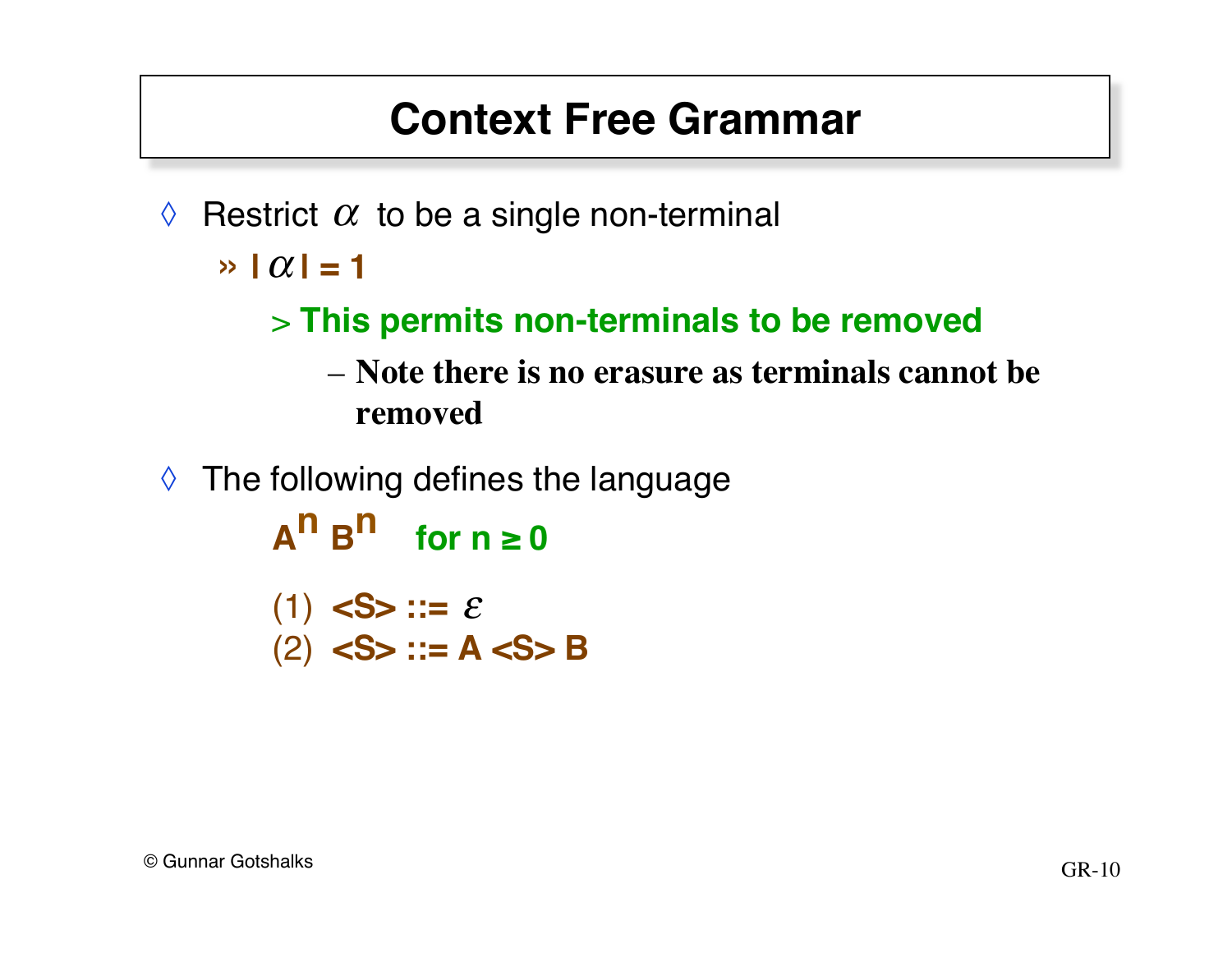## **Regular Grammar**

- $\Diamond$  Restrict  $\alpha$  to be a single non-terminal
- $\Diamond~$  Restrict  $\beta$  to have at most one non-terminal, with the nonterminal, if it occurs, being at either end of  $\beta$ 
	- $\frac{1}{\beta}$  |  $\frac{1}{\beta}$  | ≥ 1

> **One exception is that the starting symbol may**  be in the production  $\leq$ Start $\geq$  ::=  $\varepsilon$  to be able to **produce the empty sentence**

 $\Diamond$  Can restrict, without loss of generality to productions of the following structure giving a **Right Regular Grammar**

(1) **<non terminal> ::= terminal**

(2) **<non terminal> ::= terminal <non terminal>**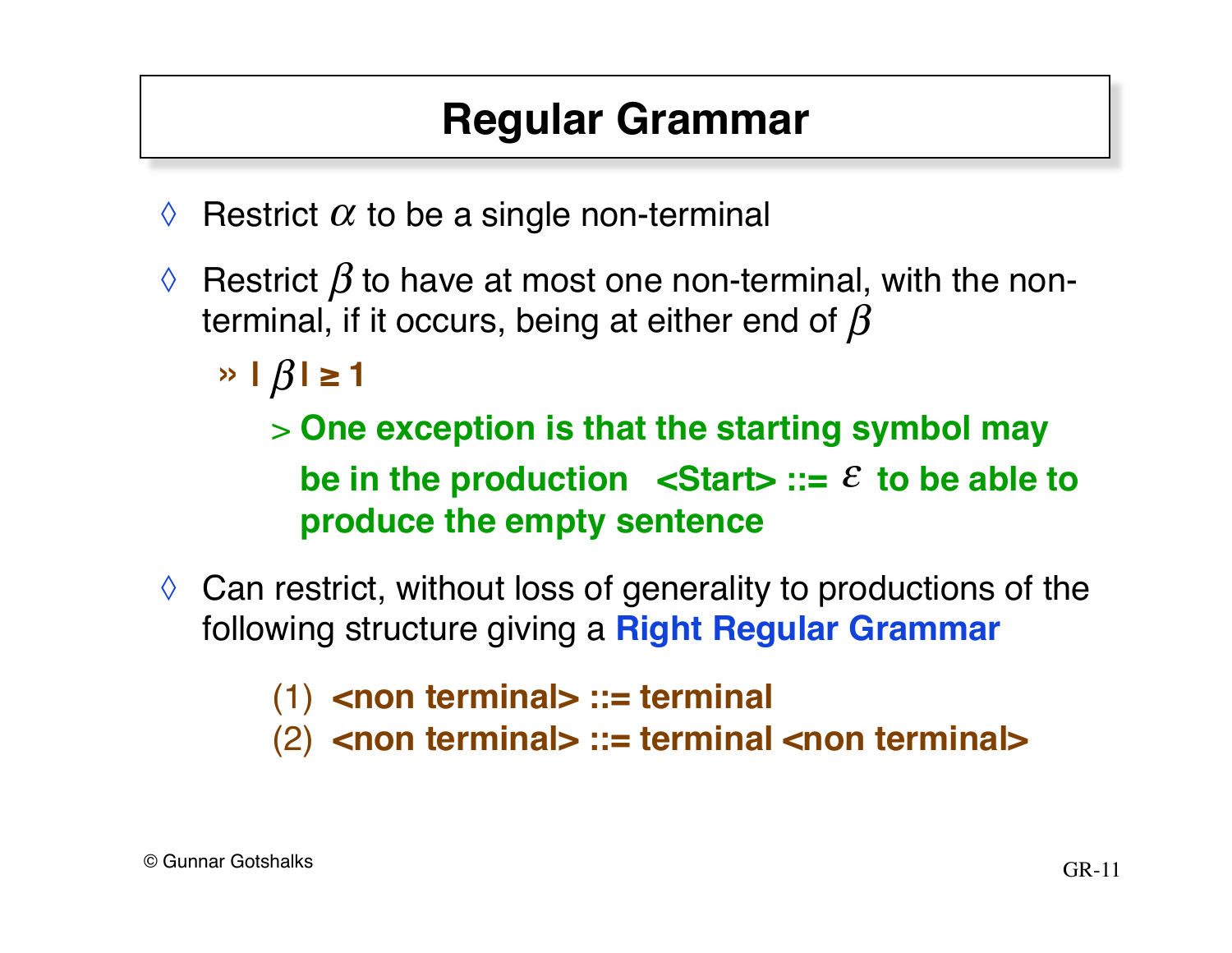# **Sentence Generation for A<sup>n</sup> B<sup>n</sup>**

| $\Diamond \iff \Rightarrow \varepsilon$                                                                                                                                                                           | <b>Rule 1</b>                                   |
|-------------------------------------------------------------------------------------------------------------------------------------------------------------------------------------------------------------------|-------------------------------------------------|
| $\Diamond$ <s> <math>\rightarrow</math> A <s> B<br/><math>\rightarrow</math> A B</s></s>                                                                                                                          | <b>Rule 2</b><br><b>Rule 1</b>                  |
| $\Diamond \iff$ $\land$ $\iff$ A $\iff$ B<br>$\rightarrow$ A A $\lt$ S B B<br>$\rightarrow$ A A B B                                                                                                               | <b>Rule 2</b><br><b>Rule 2</b><br><b>Rule 1</b> |
| $\Diamond$ <s> <math>\rightarrow</math> A <s> B<br/><math>\rightarrow</math> A A <math>\lt</math>S&gt;BB<br/><math>\rightarrow</math> A A A <s> B B B Rule 2<br/><math>\rightarrow</math> A A A B B B</s></s></s> | <b>Rule 2</b><br><b>Rule 2</b><br><b>Rule 1</b> |

 $\Diamond$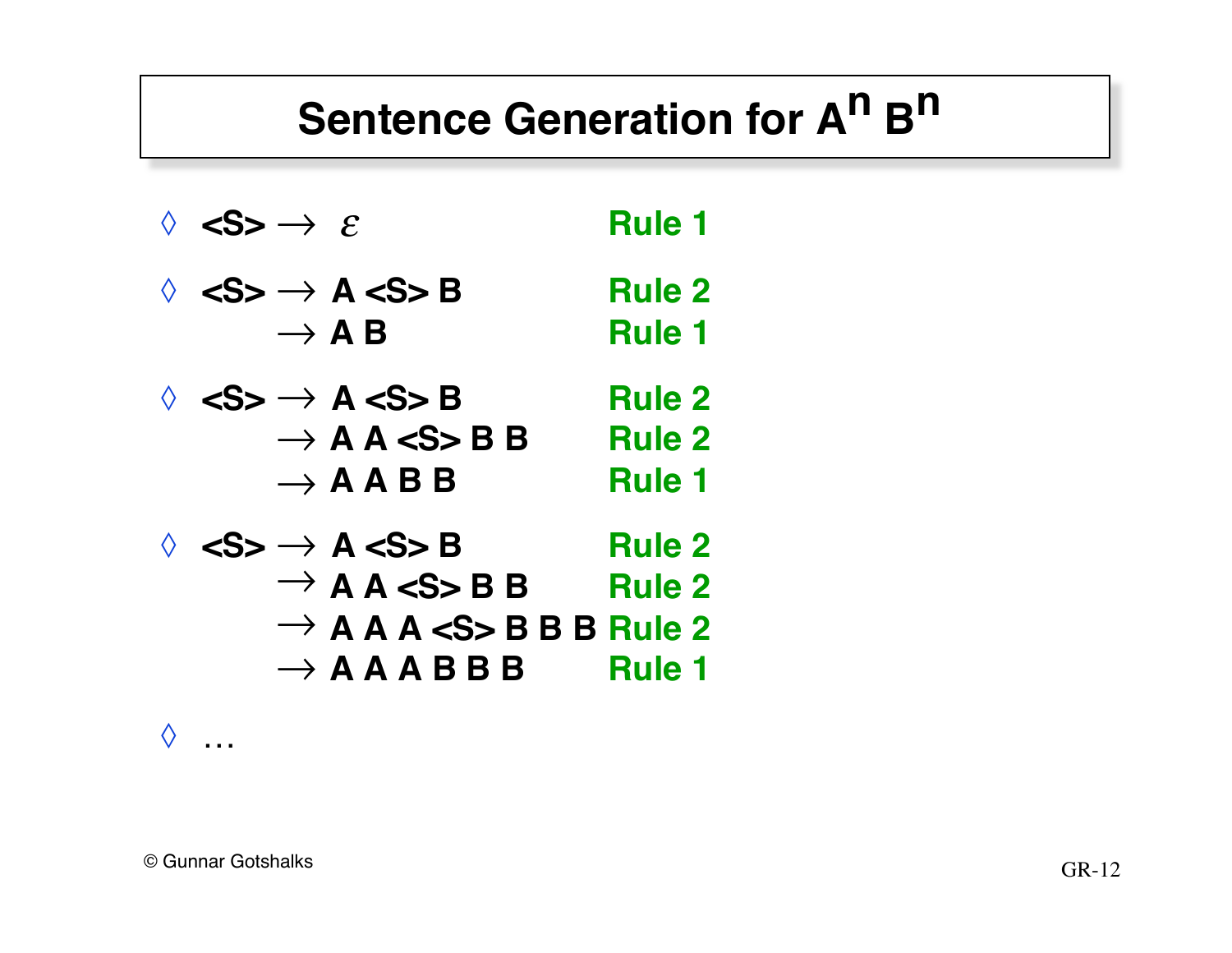# **Parsing & Prolog**

- $\Diamond$  Parsing is the opposite of sentence generation
	- » **Task is to find a sequence of rules that produce a given sentence**
- ◊ Prolog has a built-in notation for representing grammar rules called **Definitive Context Grammar (DCG)**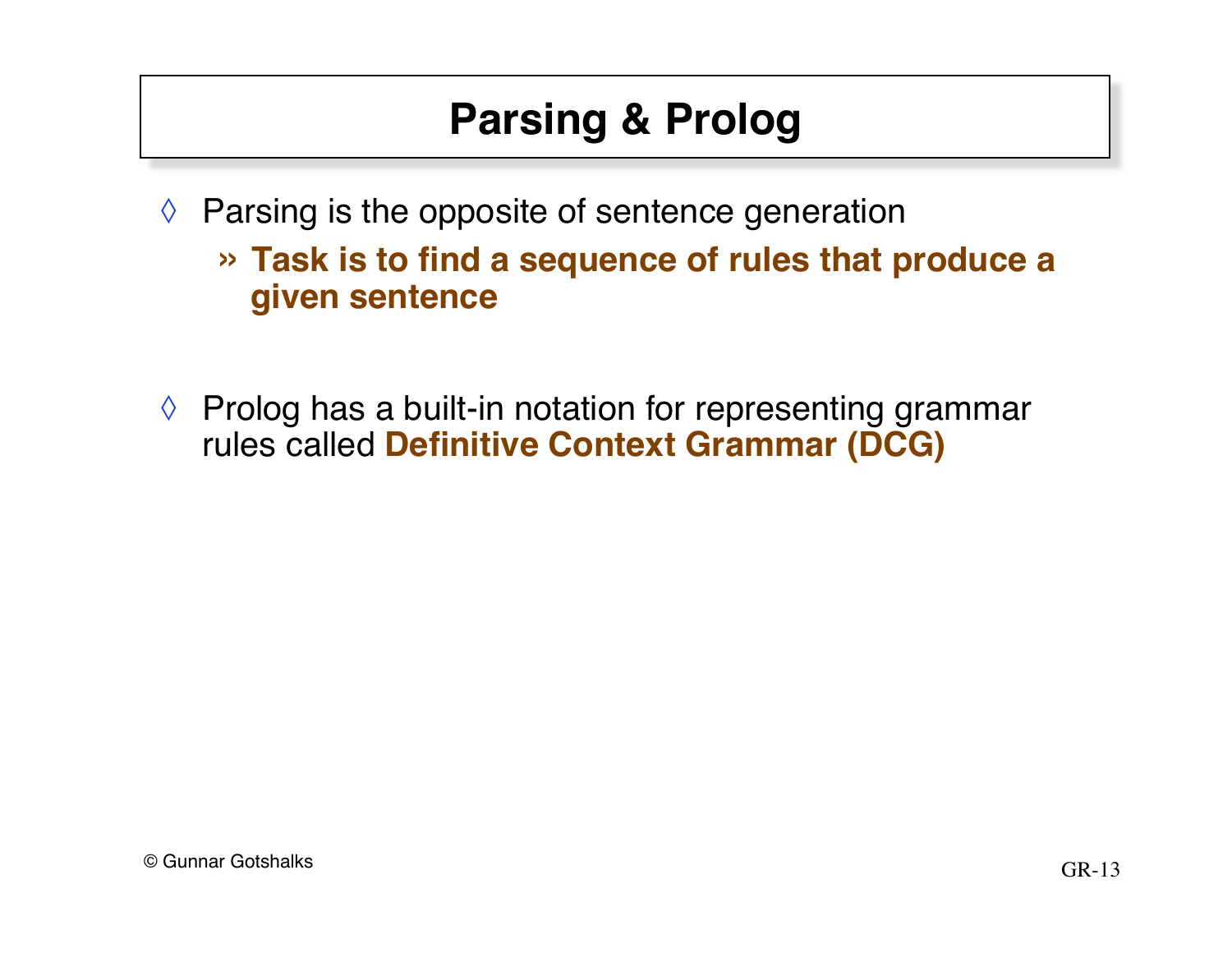# **Parsing & Prolog – 2**

◊ In a DCG the grammar for **An Bn** is represented as follows

```
(1) S --> [A], [B].
(2) S --> [ A ] , S , [ B ] .
```
**Upper case is used in the slide for easier reading, in Prolog lower case (constants) would be used for A and B and not upper case (variables).**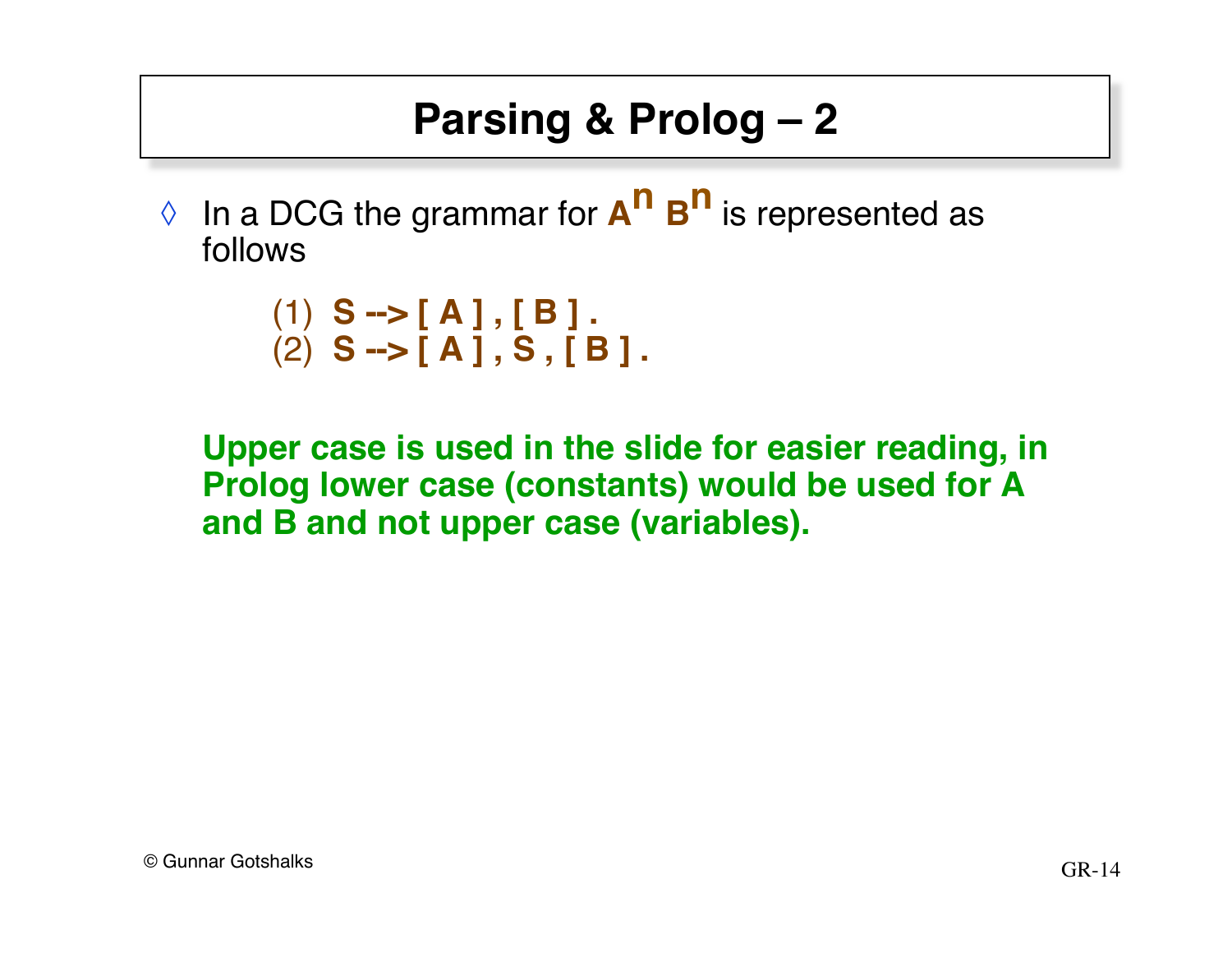# **DCG Translation**

◊ DCG statements are translated into Prolog

```
\Diamond The following are examples.
   n --> n1 , n2 , … , nn .
        n (S, Rest) :-
               n1(S, R2), n2(R2, R3) , … , nn(Rn, Rest) .
   n --> [ T1 ] , [ T2 ] , … [ Tn ] .
        n([T1, T2, … , Tn | Rest] , Rest) .
    n --> n1 , [ T2 ] , n3 , [ T4] .
        n(S, Rest) :- n1(S, [T2 | R3]) , n3(R3, [T4 | Rest]) .
   n --> [ T1 ] , n2 , [ T3 ] , n4 .
       n([T1 | R2], Rest) :-
               n2(R2, [ T3 | R4]) , n4(R4, Rest) .
```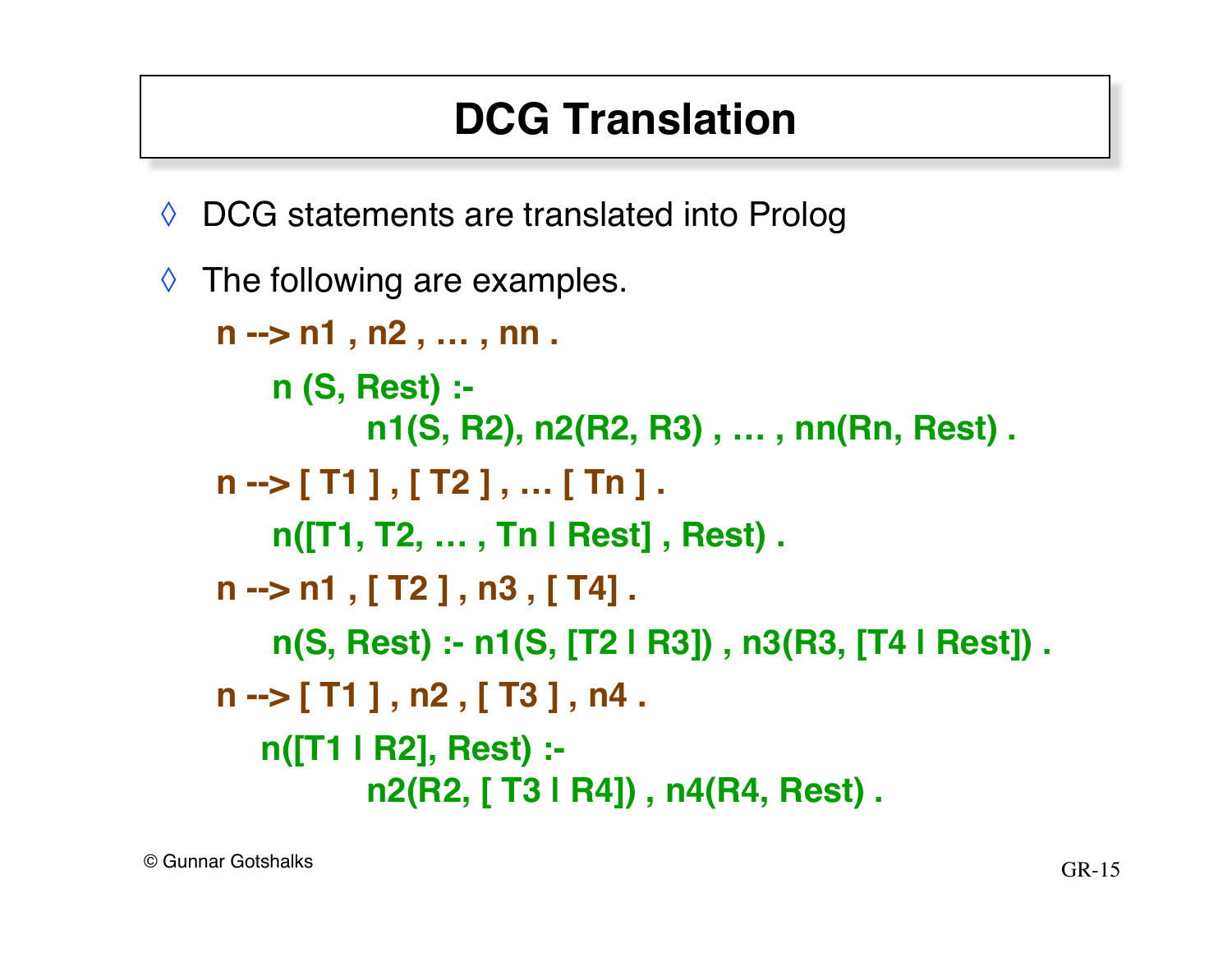# **Translation of An Bn**

```
S --> [ A ] , [ B ] .
       S --> [ A ] , S , [ B ] .
==>
       s ( [ a , b | Rest ] , Rest ) .
       s ( [ a | R1 ] , Rest) :- s ( R1, [ b | Rest ] ) .
\Diamond Every sentence is represented by 2 lists
    » Difference lists of symbols
       > The first list is the sentence you are parsing
       > The second list is the part of the sentence that 
         is left-over when parsing is done
                                  s([a, b], []).s([a, a, b, b], [].
                     Sample
                     queries
```
 $s([a, a, b, b, c], [c]).$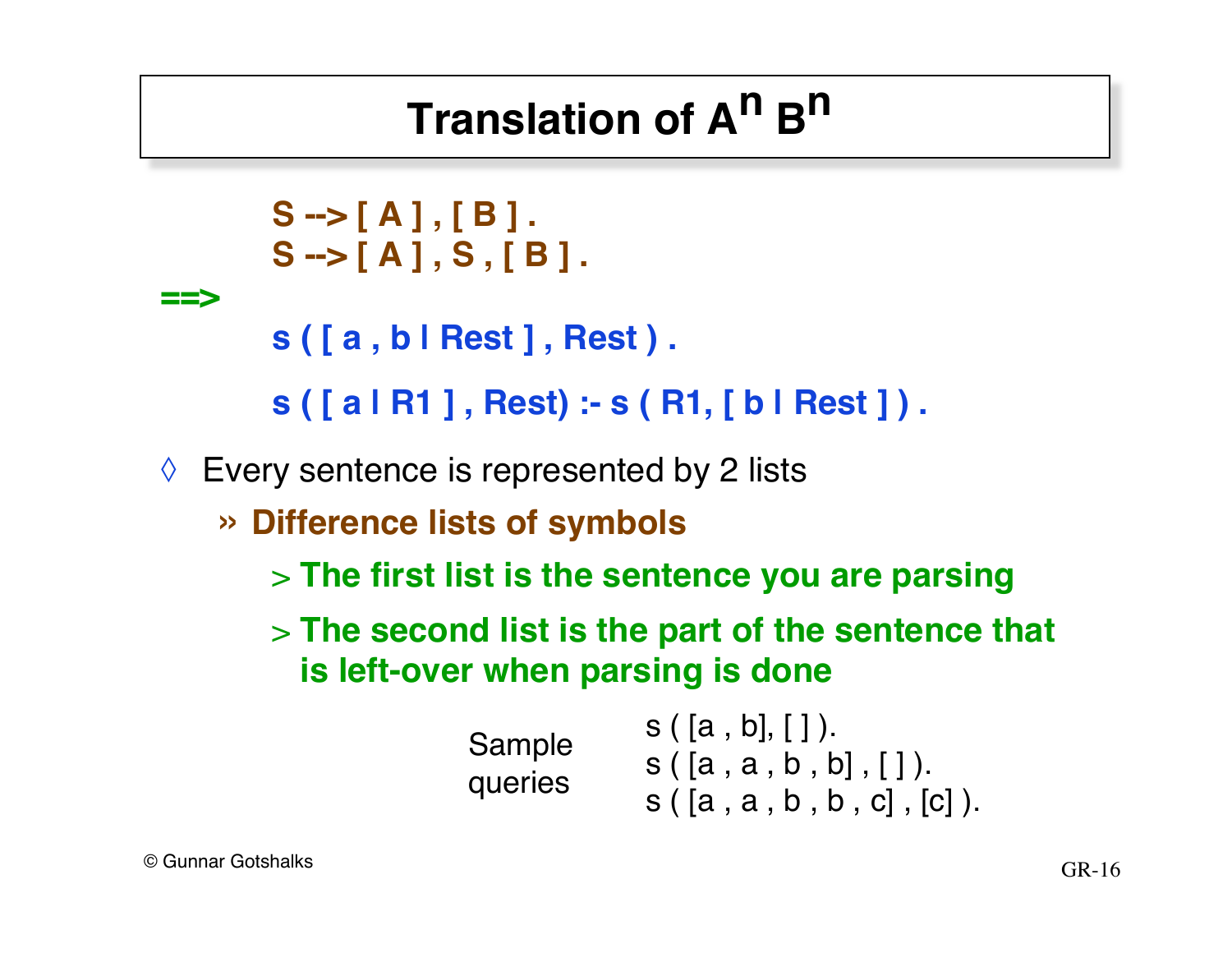#### **Movement example**

```
move --> step.
move --> step, move.
step --> [up].
step --> [down].
```
**Example queries**

 **move ( [up, up, down] , [ ] ). move ( [up, up, left] , [ ] ). move ( [up, M, up] , [ ] ).**

#### **Translation**

**move ( List , Rest ) :- step ( List , Rest ). move ( List1 , Rest) :- step ( List1 , List2 ) , move ( List2, Rest ). step ( [up | Rest] , Rest ). step ( [down | Rest] , Rest ).**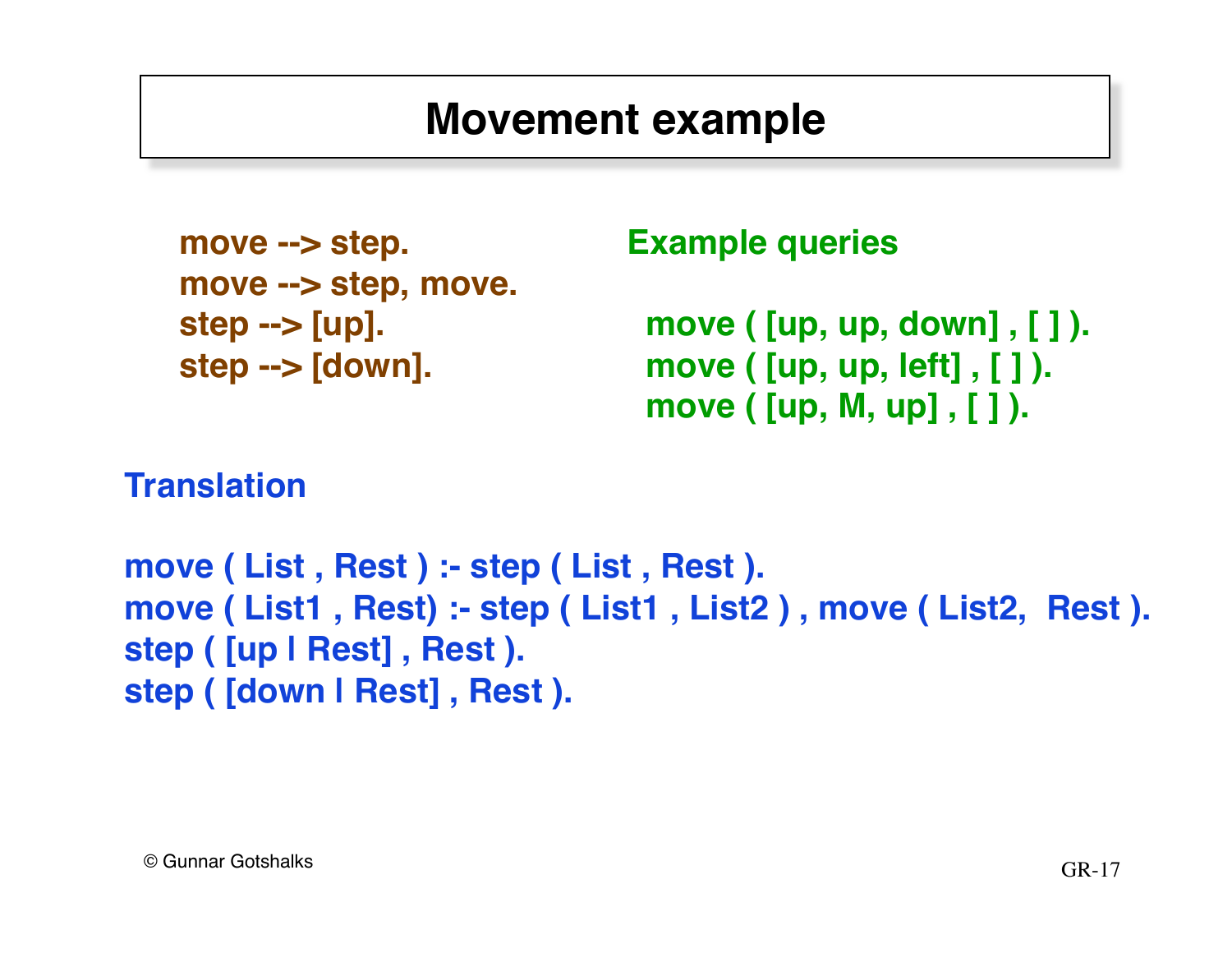#### **P is a T example using determinants**

```
parse --> [ P ] , [ is , a ] , [ T ] .
 Translation
                  Example query
                     parse ( ['John' , is , a , person , '.' ] , [ ] ).
```

```
parse ( S , Sr) :- det1 ( S , S0 )
                   , det2 ( S0 , S1 )
                   , det3 ( S1 , S2 )
                   , det4 ( S2 , Sr ).
det1 ( [ P | St ] , St ) .
det2 ( [ is, a | St ] , St ) .
det3 ( [ T | St ] , St ) .
det4 ( [ '.' | St ] , St ) .
```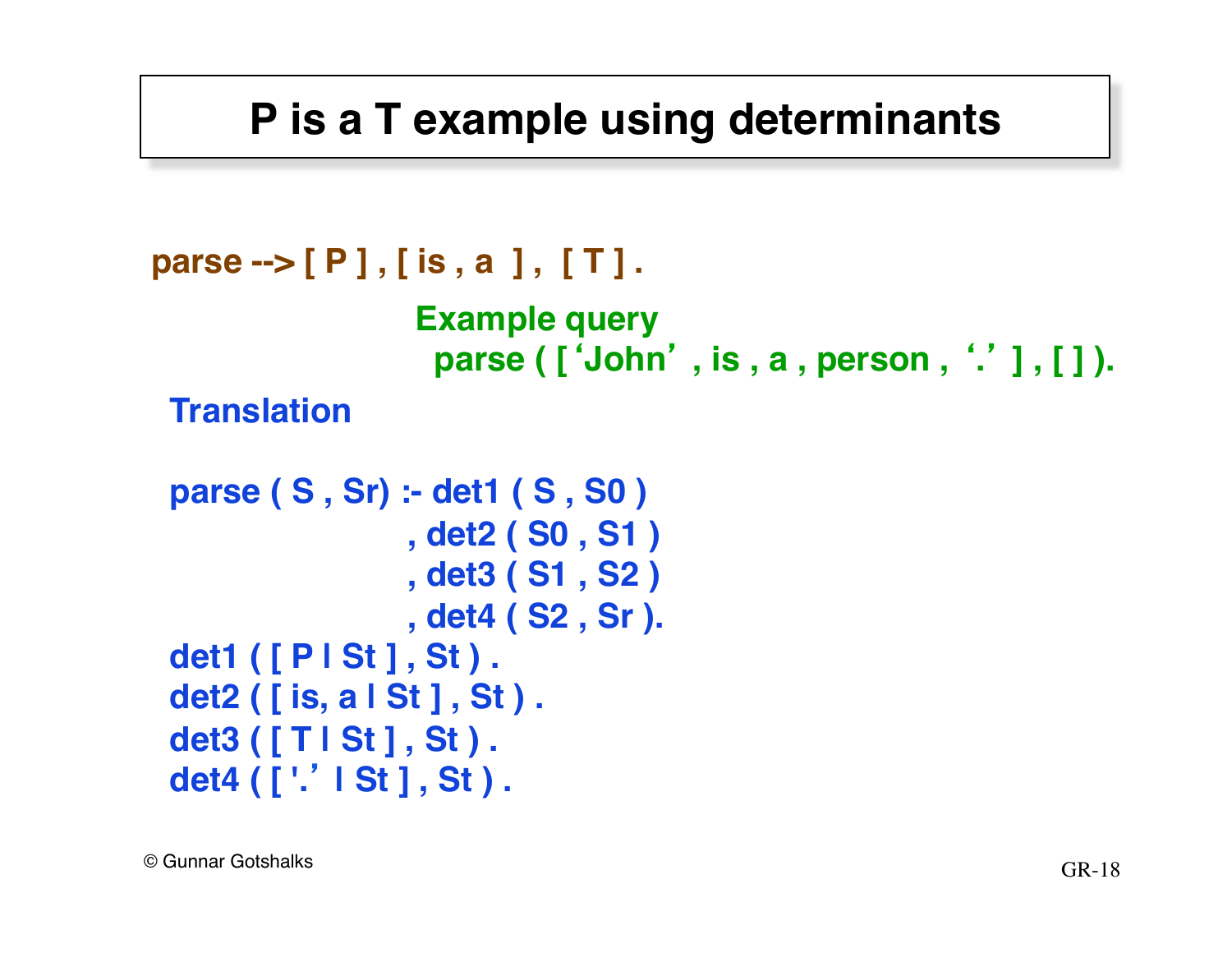### **Grammars & Algorithms**

- ◊ Unrestricted grammars have been used to write programs
	- » **Snobol language was used to develop a system called MUMPS that was used in hospital applications circa 1960's–1970's**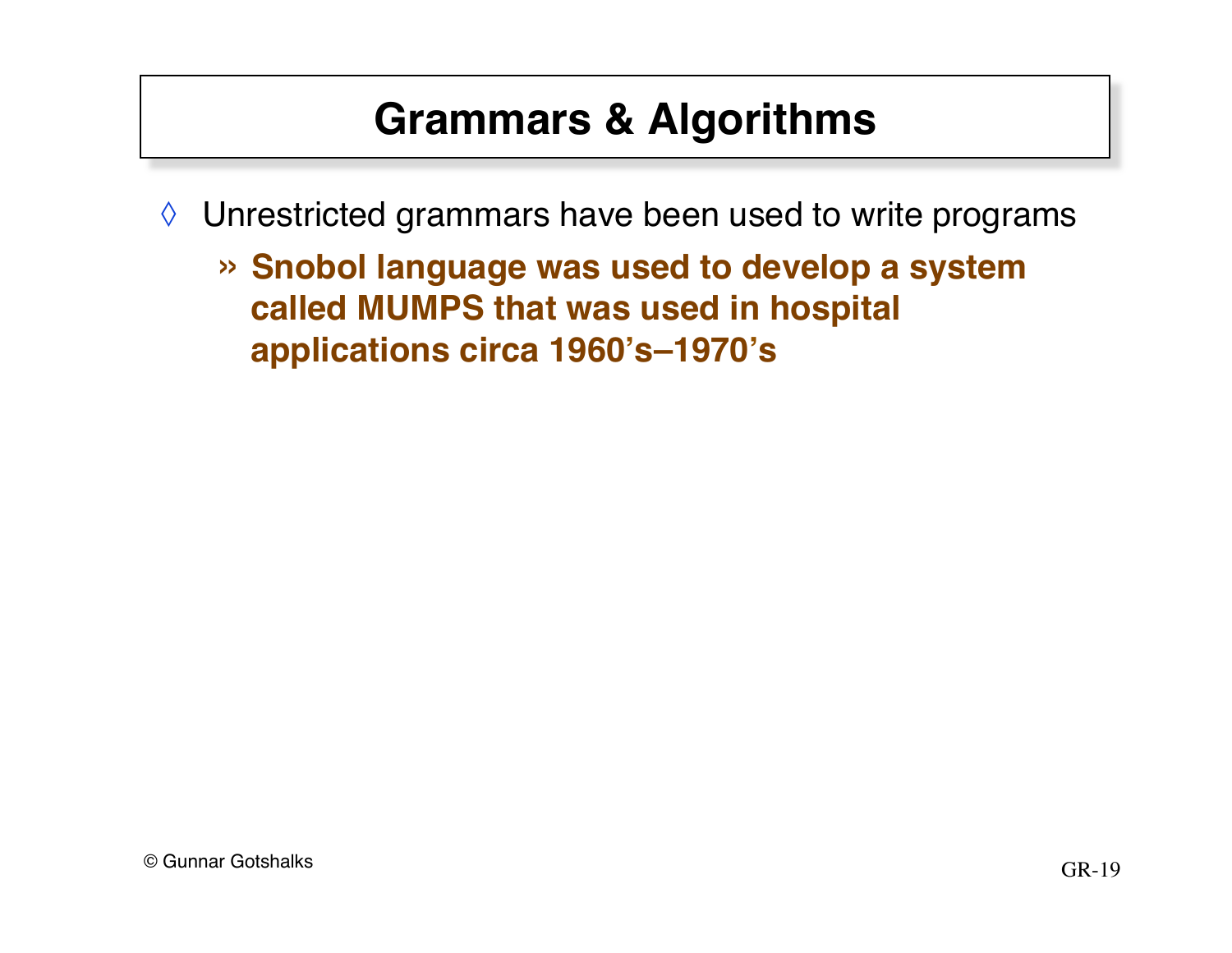# **SNOBOL**

- $\Diamond$  In Snobol a grammar is defined to translate (rewrite) an input string of symbols to an output string of symbols
	- » **The production rules are applied using the Markov algorithm**
		- > **Developed during the 1940's as yet another description of what it means to compute**
	- » **Works in a similar way to Prolog**
		- > **Pattern matching takes place on strings, instead of compound terms**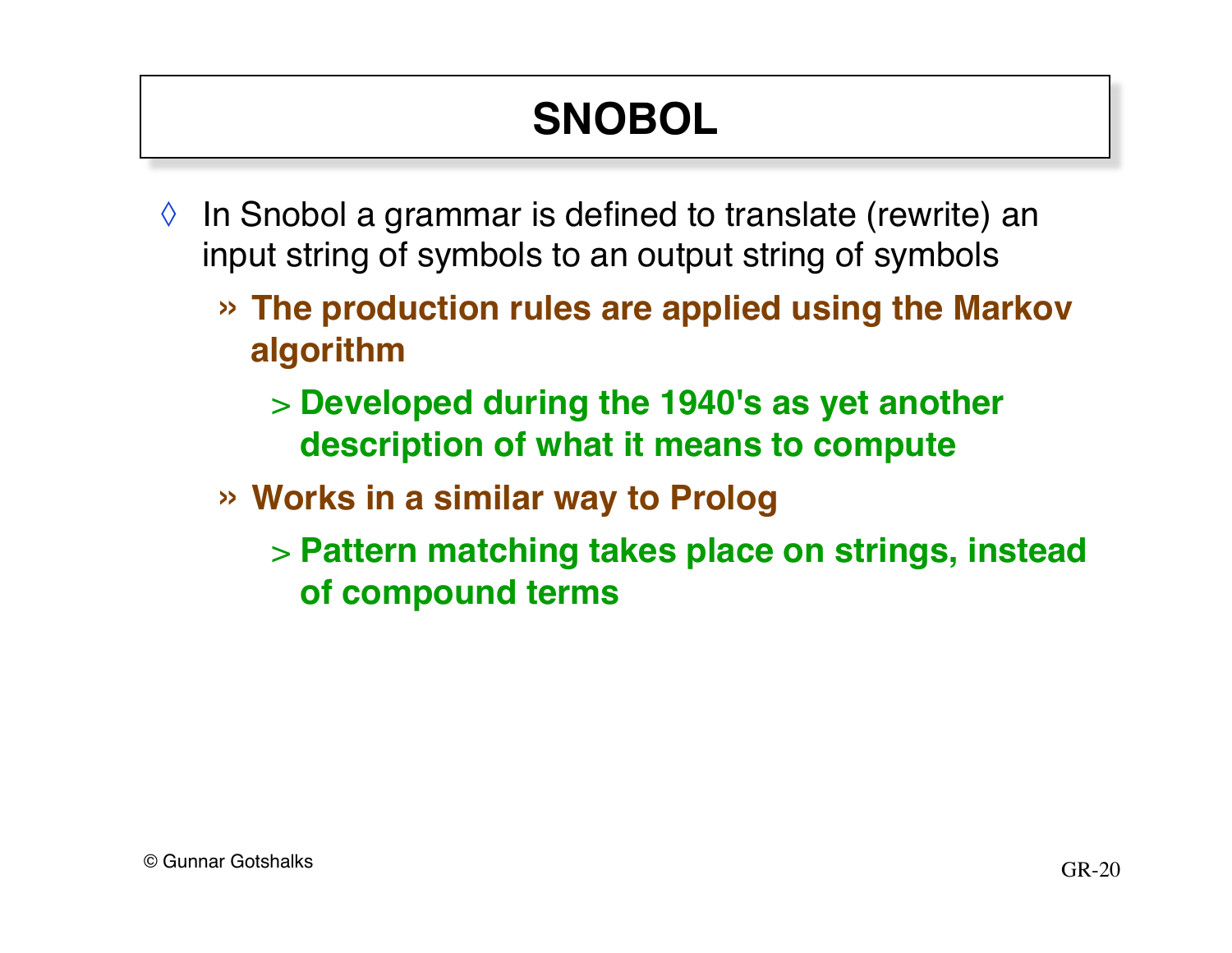# **Markov Algorithm**

- ◊ Input
	- $\gg$  A numbered set of productions  $\alpha \rightarrow \beta$

> **Numbering is from 1 up**

- » **An input string – maStr over the alphabet**
	- > **No distinction needed for terminals and nonterminals**
- ◊ Computation
	- » **The productions are applied to the sequence of strings beginning with the input string**
- ◊ Output
	- » **The resulting string when no production is applicable**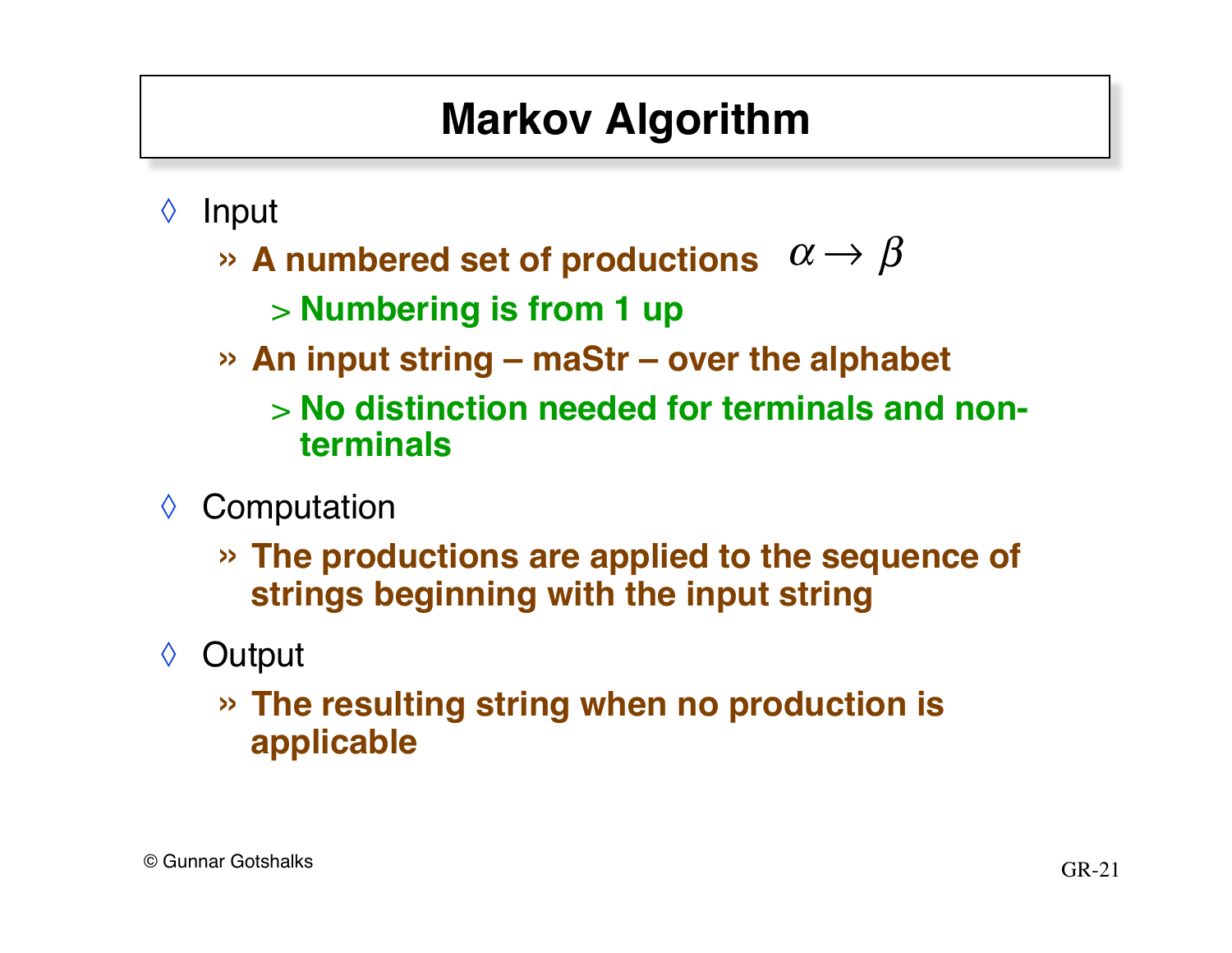# **Markov Algorithm**

| <b>PROCEDURE</b><br>VAR j : integer                      | {An index to a production.}                                 |  |
|----------------------------------------------------------|-------------------------------------------------------------|--|
| k : integer                                              | {An index to the occurrence<br>of an alpha $[j]$ in maStr.} |  |
| : notAtEnd : boolean                                     | { Goes FALSE when algorithm is done.}                       |  |
| ; BEGIN<br>$i := 1$<br>$notAtEnd := true$                | {Start at production 1.}                                    |  |
| WHILE notAtEnd DO BEGIN<br>DO loop body – see next slide |                                                             |  |

END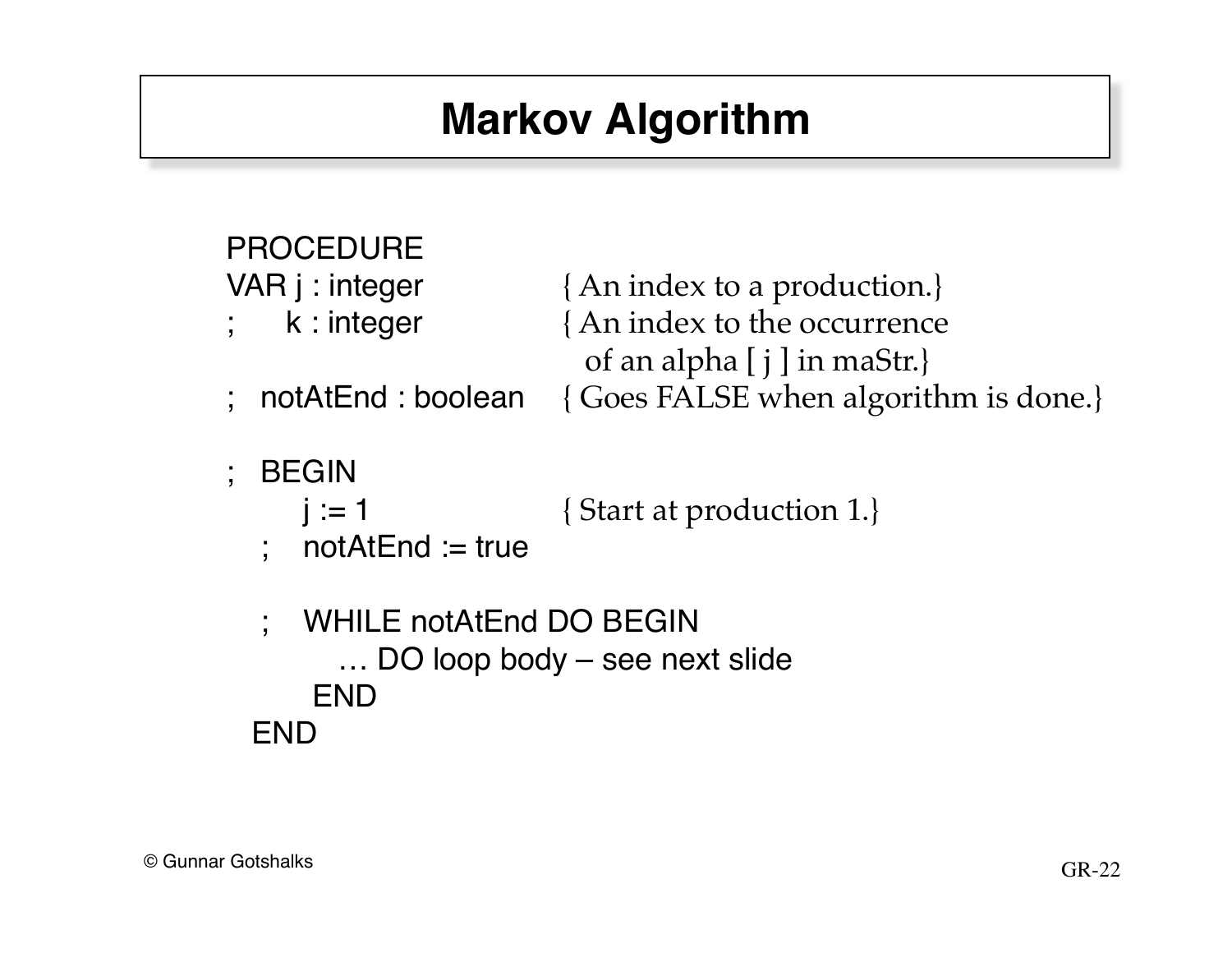#### **Markov Algorithm Body of Loop**

 { Find left most occurrence of alpha.}  $k := index ( mask, 1, alpha[i])$ 

; IF  $k = 0$  THEN  ${No alpha, try the next production.}$ BEGIN  $j := j+1$  {No alpha, try the next production.}

; IF  $j >$  prodCount {Do we have a production to try?} THEN notAtEnd := false {No production, stop.} **FND** END

ELSE BEGIN {Found alpha, apply production.} replace (maStr, beta  $[j]$ , k, alpha  $[j]$ . length)  $j := 1$  {Start with first production again.} END

#### END

 $\odot$  Gunnar Gotshalks GR-23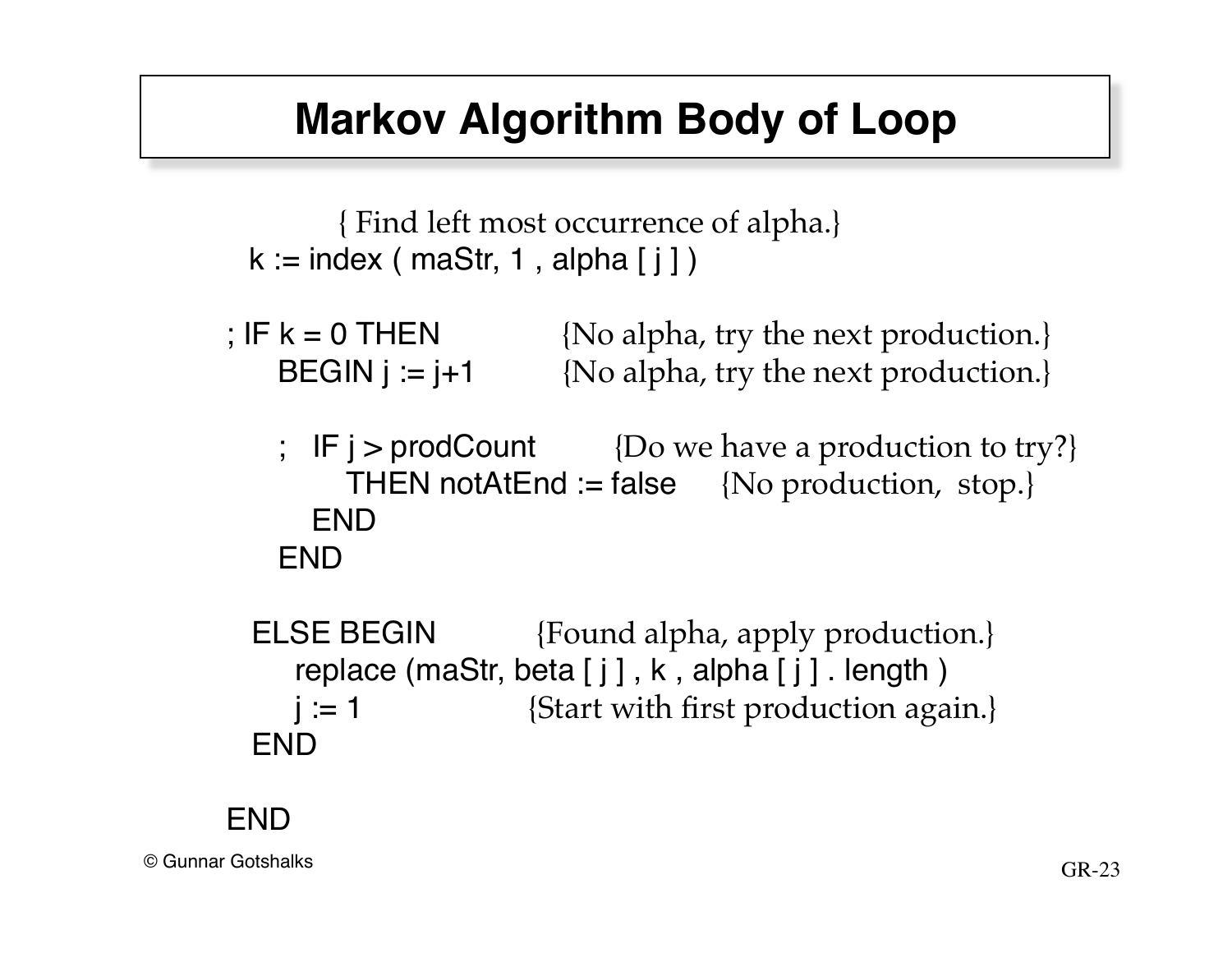# **MA Add two binary numbers**

- ◊ Alphabet
	- » **0 1 <- The binary digits.**
	- » **a <- Remember a 1.**
	- » **b <- Remember a 0.**
	- » **c <- Remember a carry.**
	- $\rightarrow$  N  $\leftarrow$  A 1 in the sum.
	- $\rightarrow$  **Z**  $\rightarrow$  **A** 0 in the sum.
	- » **X <- Separator for the two input numbers.**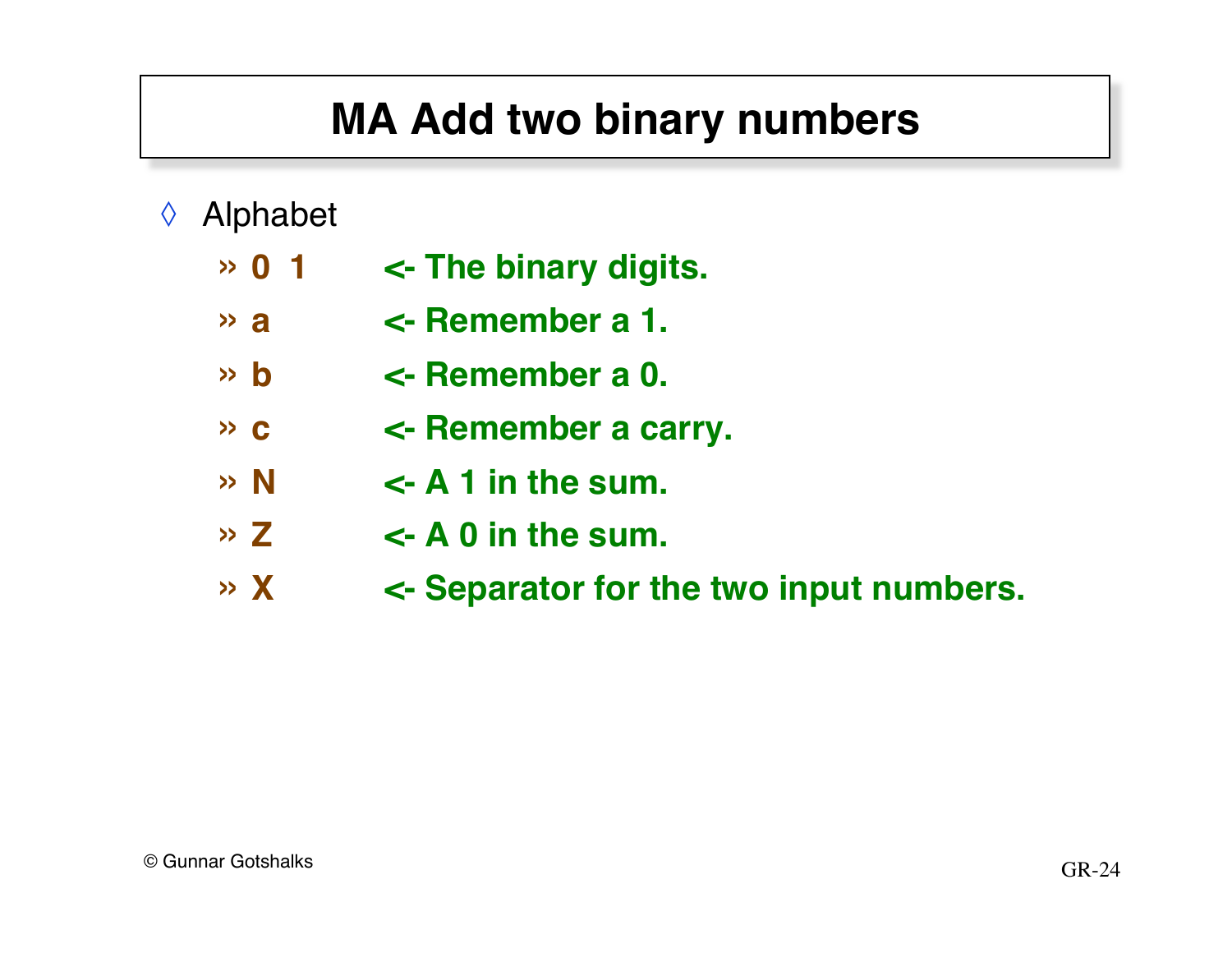#### **MA Add two binary numbers – 2**

- ◊ Productions
	- » **a1 -> 1a ; a0 -> 0a ; <- Travel right with a one**
	- » **b1 -> 1b ; b0 -> 0b ; <- Travel to right with a zero**
	- » **1c -> c0 ; 0c -> 1 ; c -> 1 ; <- Propagate a carry**
	- » **1a -> cZ ; 0a -> N ; Xa -> N ; <- Add one to least sig digit !!! of n2**
	- » **1b -> N ; 0b -> Z ; Xb -> Z ; <- Add zero to least sig !!! digit of n2**
	-
	-
- ◊ An input string
	- » **101X1101**
- » **1X -> Xa ; 0X -> Xb ; <- Move least sig digit of !!! n1 to add position**
- » **N -> 1 ; Z -> 0 ; <- Recover all zeros and ones**